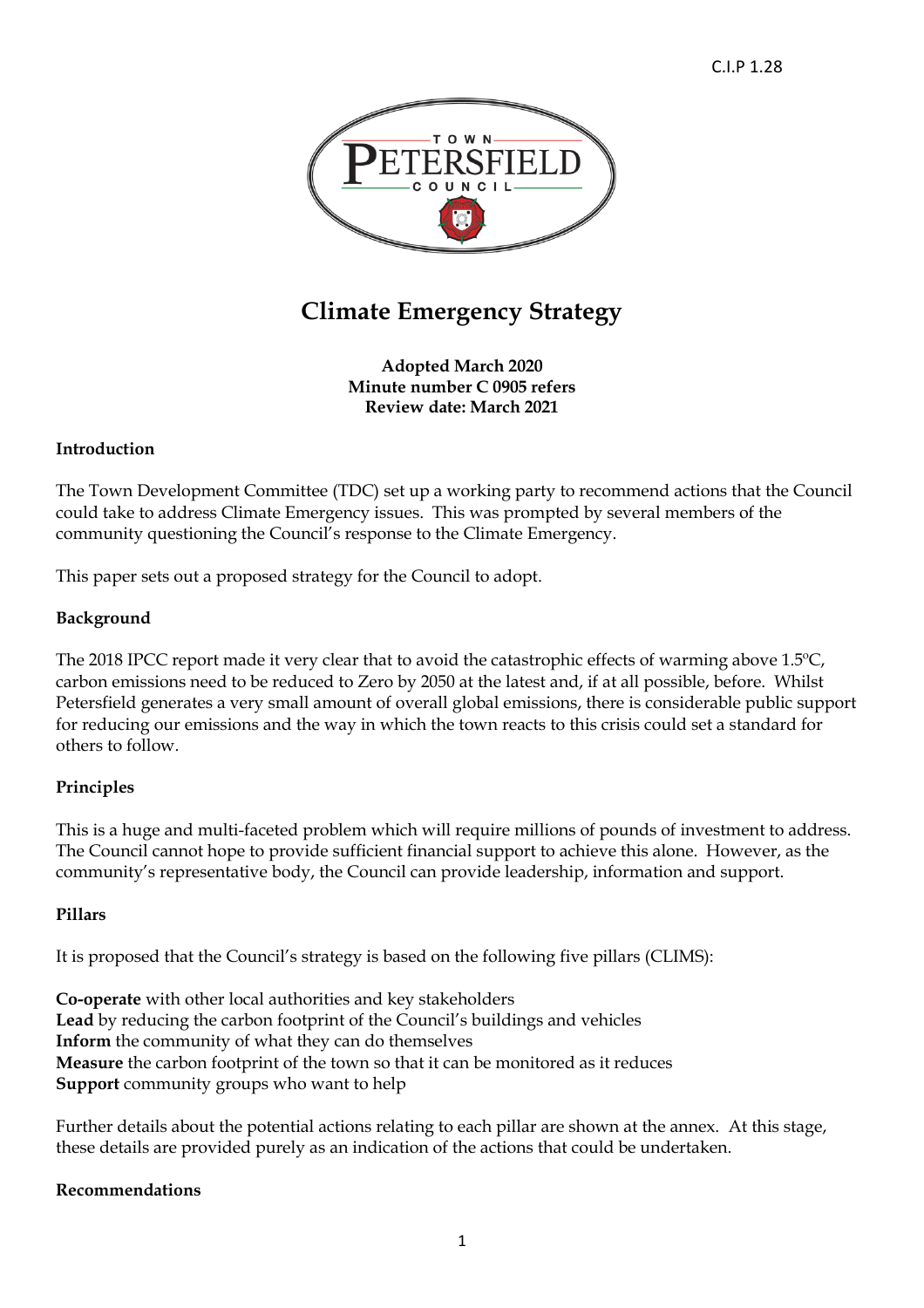The working group's recommendations are as follows:

- 1. That this strategy be adopted by the Council.
- 2. That the Council supports the formation of a Petersfield Climate Action Group (PeCAN). This would be a separate organisation run by members of the community.
- 3. Based on the annex to this strategy, a more detailed Climate Action Plan is formed, which sets out what actions are to be taken and by when
- 4. The Climate Action Plan is formally adopted by the Council as part of a Climate Emergency declaration
- 5. The Council considers the recruitment of a Climate Emergency coordinator, initially for 2 days per week, to help manage the Climate Action Plan.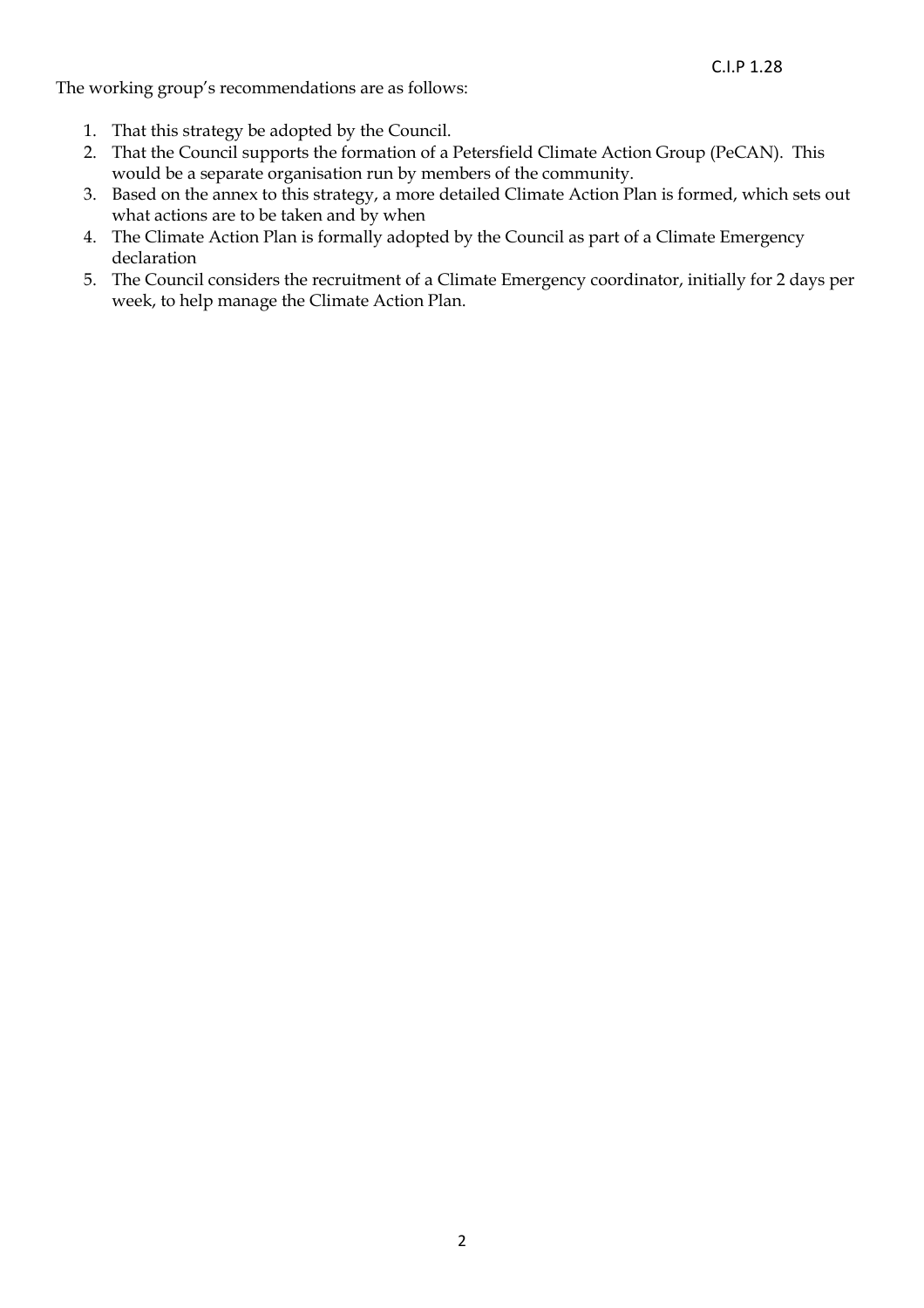# **CLIMS Pillars Potential Actions, Costs and Impact**

| Pillar    | <b>Potential Actions</b> |                                       | <b>Potential Cost</b>     | <b>Possible Community</b> | <b>Potential Impact</b>          |
|-----------|--------------------------|---------------------------------------|---------------------------|---------------------------|----------------------------------|
|           |                          |                                       |                           | Support                   |                                  |
| Cooperate |                          | Work with EHDC/SDNPA/HCC to           | Likely to be achieved by  | Community events          | Significant if efforts and       |
|           |                          | achieve a shared space town centre    | the employment of a       | Review/comment on         | resources can be coordinated     |
|           |                          | prioritising pedestrians and cycles   | Climate Emergency         | proposed activities       | effectively                      |
|           |                          | over vehicles                         | Coordinator. Approx       |                           |                                  |
|           |                          | Work with EHDC to develop a town      | £15k for 2 days per week. |                           |                                  |
|           |                          | Local Cycling and Walking             |                           |                           |                                  |
|           |                          | Infrastructure Plan (LCWIP)           |                           |                           |                                  |
|           |                          | Liaison with EHDC/SDNPA/HCC           |                           |                           |                                  |
|           |                          | Coordination of climate events        |                           |                           |                                  |
|           |                          | Learning from best practice and other |                           |                           |                                  |
|           |                          | <b>Local Authorities</b>              |                           |                           |                                  |
|           | Joint events             |                                       |                           |                           |                                  |
|           |                          | Liaison with public transport         |                           |                           |                                  |
|           |                          | providers to try and encourage        |                           |                           |                                  |
|           |                          | electric vehicles                     |                           |                           |                                  |
|           |                          | Liaison with other LAs                |                           |                           |                                  |
|           |                          | Encourage EHDC to provide free        |                           |                           |                                  |
|           |                          | electric car parking and more         |                           |                           |                                  |
|           |                          | charging points                       |                           |                           |                                  |
|           |                          | Liaison with local businesses to      |                           |                           |                                  |
|           |                          | inform and encourage best practice    |                           |                           |                                  |
| Lead      |                          | Commit to all Council buildings       | Between £1M and £2M       | Local expertise could     | Significant demonstration of the |
|           |                          | being Zero Carbon by 2035             | for the Festival Hall     | help advise               | Council's commitment and also    |
|           |                          | Commit to all the Council's road      |                           | Local architectural       | shows the way for others         |
|           |                          | vehicles being electric by 2024       | Up to £500k for Avenue    | support                   |                                  |
|           |                          | Other Council vehicles and small      | Pavillion                 | Provision of suitable     |                                  |
|           |                          | machinery to be electric once viable  |                           | land for solar farm       |                                  |
|           |                          | Install electric vehicle charging     | Up to £200k for the       |                           |                                  |
|           |                          | points on Council property            | occupied areas of Love    |                           |                                  |
|           |                          |                                       | Lane Pavillion            |                           |                                  |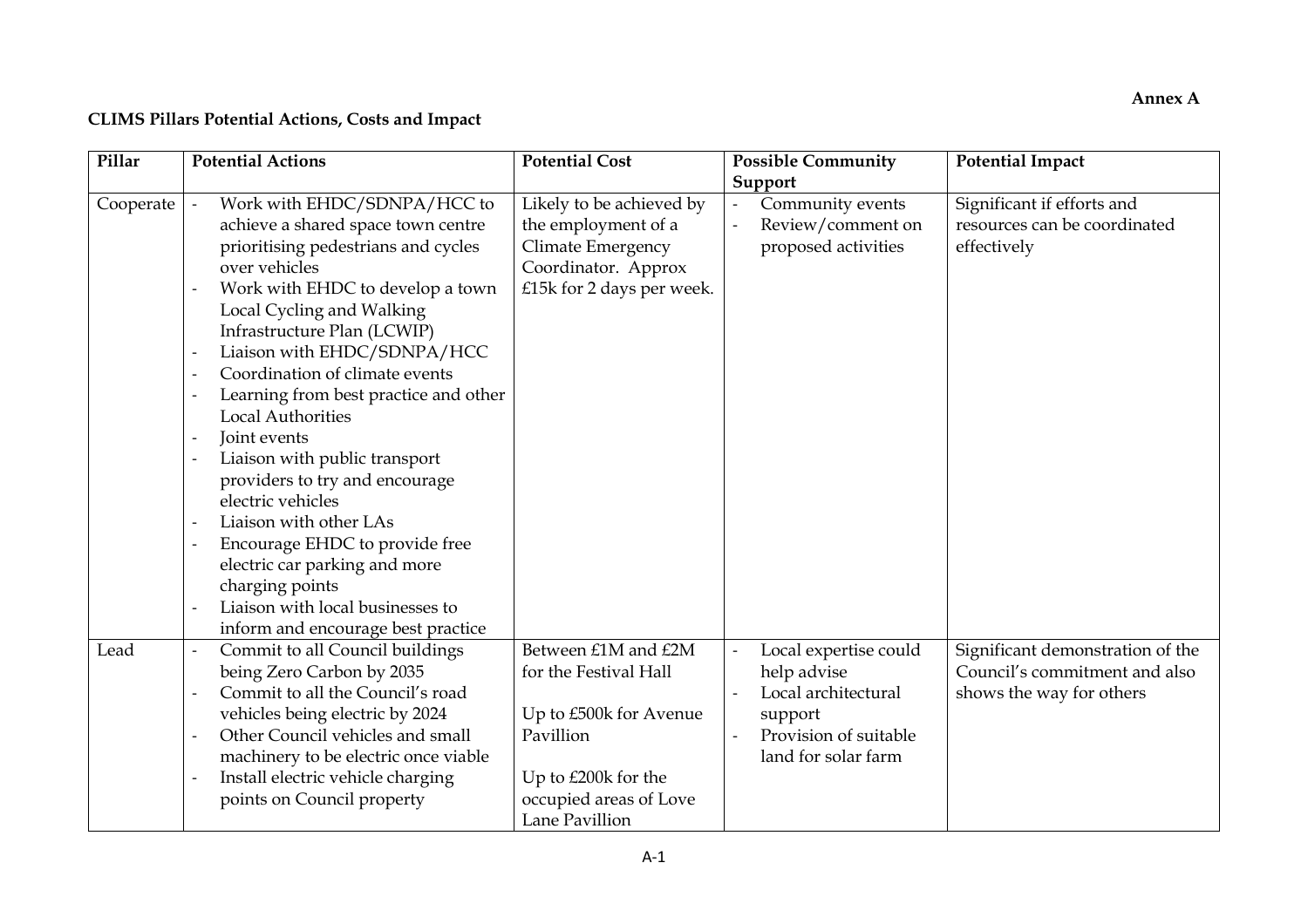| Pillar  | <b>Potential Actions</b>                                                                                                                                                                                                                                                                                                                                                                                                                                                                                                                                                              | <b>Potential Cost</b>                                                                                                                                      | <b>Possible Community</b>                                                                                 | <b>Potential Impact</b>                                                                                                                                                                |
|---------|---------------------------------------------------------------------------------------------------------------------------------------------------------------------------------------------------------------------------------------------------------------------------------------------------------------------------------------------------------------------------------------------------------------------------------------------------------------------------------------------------------------------------------------------------------------------------------------|------------------------------------------------------------------------------------------------------------------------------------------------------------|-----------------------------------------------------------------------------------------------------------|----------------------------------------------------------------------------------------------------------------------------------------------------------------------------------------|
|         |                                                                                                                                                                                                                                                                                                                                                                                                                                                                                                                                                                                       |                                                                                                                                                            | Support                                                                                                   |                                                                                                                                                                                        |
|         | Switch to a green energy provider for<br>gas and electricity<br>Consider setting up or enabling a<br>solar farm<br>Where feasible, deliver habitat<br>$\overline{a}$<br>restoration and take action to<br>increase biodiversity on all Council<br>land<br>Adopt a Council policy that any<br>planning application should be<br>subject to an objection if green<br>infrastructure has not been<br>considered or included<br>A new dwelling which is a Certified<br>Passivhaus will be given the Town<br>Council's 25% CIL<br>All Council catered events to provide<br>only vegan food | Likely to be facilitated by<br>the employment of a<br>Climate Emergency<br>Coordinator. Approx<br>£15k for 2 days per week.                                |                                                                                                           |                                                                                                                                                                                        |
| Inform  | Set up a website detailing what<br>people can do to reduce their carbon<br>footprint<br>Hold a series of climate emergency<br>information events<br>Arrange training for local volunteers<br>to advise on building retrofit and<br>insulation (energy assessors)                                                                                                                                                                                                                                                                                                                      | Likely to be less than<br>£10k<br>Likely to be achieved by<br>the employment of a<br>Climate Emergency<br>Coordinator. Approx<br>£15k for 2 days per week. | Local expertise<br>Local volunteers to act<br>as energy assessors<br>Volunteers to staff<br>stalls/events | Potentially very significant as<br>this enables people to take action<br>themselves                                                                                                    |
| Measure | Contact energy providers to see if<br>they will provide energy usage<br>figures for the Petersfield area<br>Set up vehicle, cycling and<br>pedestrian monitoring stations                                                                                                                                                                                                                                                                                                                                                                                                             | $<$ £20 $k$<br>Likely to be achieved by<br>the employment of a<br>Climate Emergency                                                                        | Local expertise                                                                                           | This would be the first move of<br>this kind in the UK and would<br>set the standard. It would also<br>allow the town to observe the<br>effectiveness of carbon reduction<br>emissions |